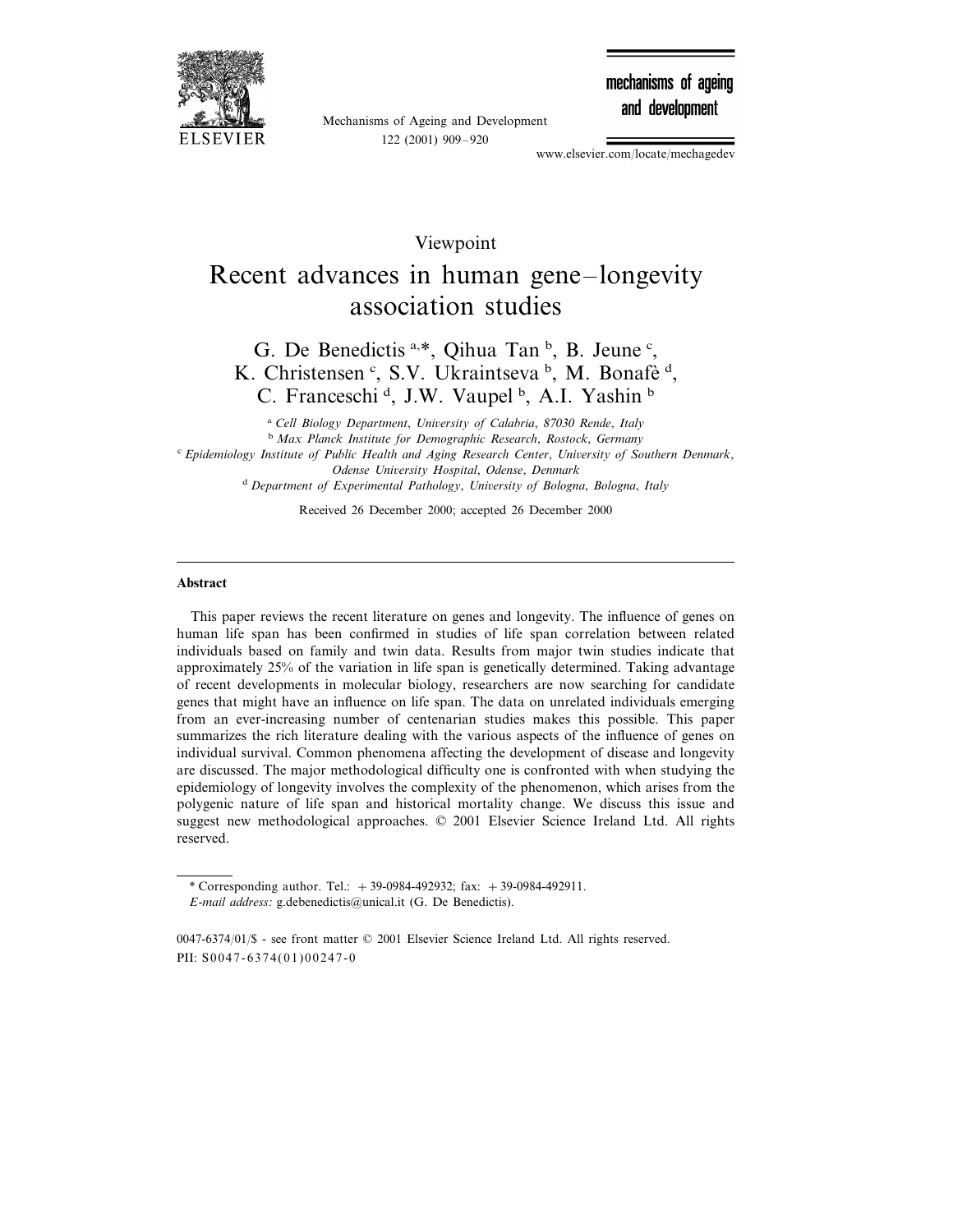*Keywords*: Human longevity; Gene; Disease; Life span correlation

# **1. Introduction**

The determinants of longevity have drawn the attention of researchers from a variety of disciplines, such as sociology, biology, psychology and medical science. Life span is a multifactorial quantitative trait, which is affected by genetic and environmental factors. It also contains a stochastic component resulting from the interaction between the individual chances of surviving and unpredictable events that occur throughout the life course (Luciani et al., 2001). Environmental changes that reduce mortality, e.g. advances in medicine, have a profound impact on the life span. Advances in the treatment of fatal diseases and improvements in nutrition and living conditions (environmental hygiene, social welfare and healthcare systems) led to a drastic reduction in death rate at young ages before 1950 and at old ages after 1950 in the developed world (Vaupel et al., 1998). As a result, mean life spans have experienced a remarkable increase in developed countries. With more and more people celebrating their 100th birthday, we need to come up with an explanation for life-span heterogeneity. Why do some people reach advanced ages while others do not? To answer this question we turn to individual factors such as lifestyle, behaviour, socio-economic background and genetic make-up. Using twin data, intensive studies carried out in recent decades (Carmelli, 1982; Harris, 1992; Hayakawa et al., 1992; McGue et al., 1993; Yashin et al., 1999a) have established that there is a genetic correlation between life spans. A well-known Danish twin study (Herskind et al., 1996) estimated the heritabilty of life span to be 0.23 for males and 0.20 for females. However, the molecular basis of the inherited components in human longevity is far from clear.

Two major arguments have to be taken into account in studies on the genetics of longevity. The first involves the definition of the phenotype. Longevity is, in fact, the net outcome of cumulative mortality over all age-classes, and cumulative mortality is historically controlled. For this reason, the introduction of a cut-off in the definition of longevity is quite arbitrary (Wilmoth et al., 2000). Second, classical approaches to the study of human genetics, which are aimed at detecting co-segregation of genetic markers in pedigrees, are not easy to implement. In fact, this requires the sampling of pedigrees that include two or more very old individuals, possibly in more than one generation, which is a very rare occurrence. This difficulty applies equally to parametric (lod score) and non-parametric (sib-pair) methods of assessing linkage. Moreover, the secular trend in the changing of environmental conditions renders a direct comparison between the age of death of parents and that of their offspring virtually meaningless.

For the above reasons, gene-longevity association studies of unrelated individuals, which search for non-random associations between polymorphisms at candidate loci and aging, have been the most popular type up to now, and the literature is growing quickly. This paper aims to review briefly the current literature and then to make some suggestions for possible avenues of future research on gene-longevity association.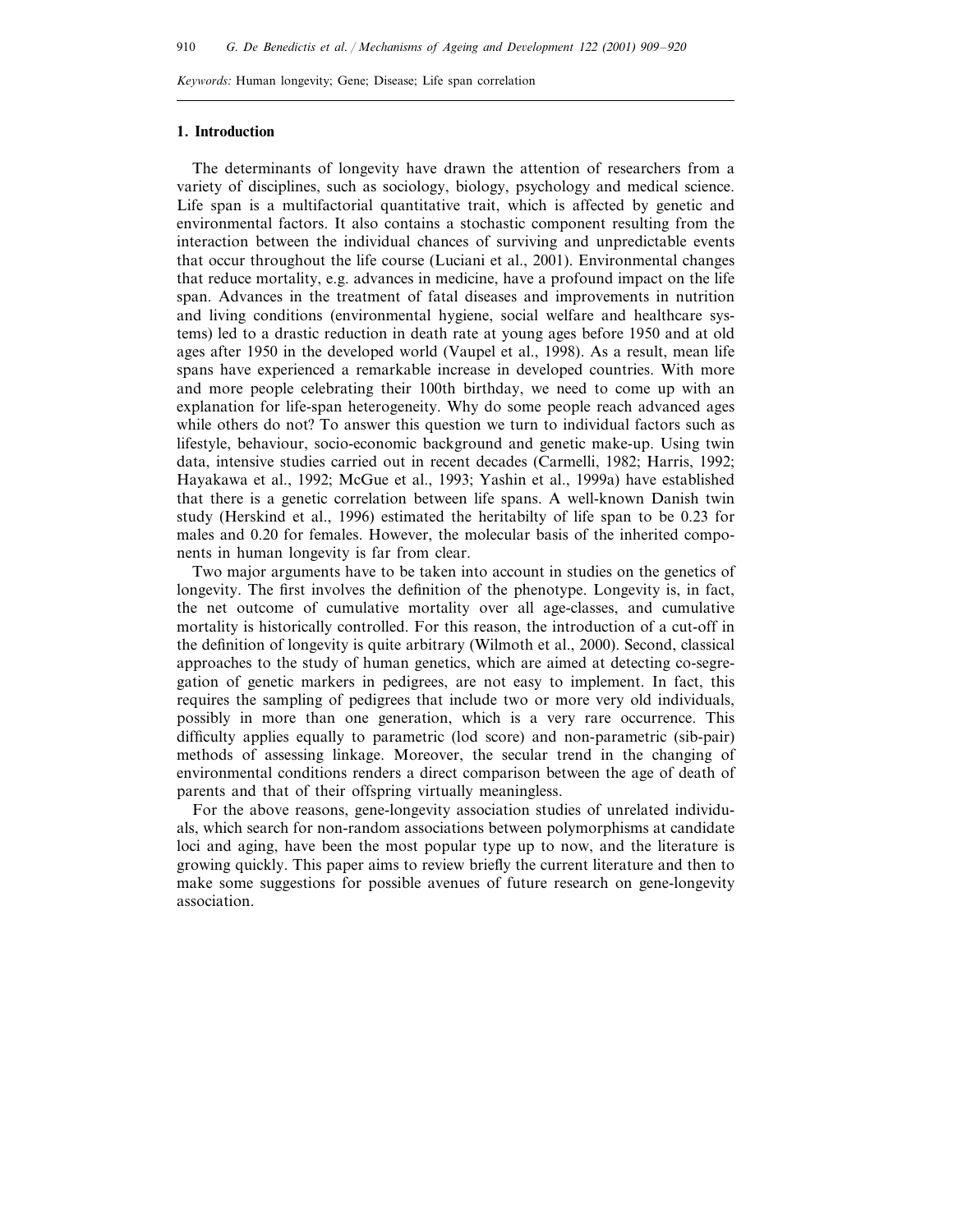#### **2. A brief review of the literature**

Table 1 summarises the genes whose polymorphisms have been analysed in more than one gene-longevity association study (only the post-1980 literature is considered).

The first conclusion one can draw from Table 1 is that, in most cases, different studies have furnished contradictory results. This can be explained by considering the problems which affect the reliability of case/control longevity studies (Caruso et al., 2000). Firstly, the assumption underlying association studies is that all individuals in a population are fundamentally related to each other, and the degree of their relationship has not been diluted by mutation rates or recombination between the marker and the functional variant. Therefore, studies carried out in genetically heterogeneous populations may be severely biased. Furthermore, the linkage disequilibrium between marker and functional variant may be different in different populations, depending upon the genetic history of the population itself. Secondly, longevity does not necessarily imply good health. In fact a careful examination of centenarians revealed that a substantial proportion of them reach the extreme limits of human life span although they exhibit important functional/cognitive disabilities (Forette, 1999; Franceschi et al., 2000a). Thus, the different results shown in Table 1 may be the consequence of different criteria of recruitment on the basis of health status. Thirdly, since drastic changes in the incidence and prevalence of a number of diseases have occurred in the past century, mortality for genotypes may depend on the birth year of the cohort, and the real controls to oldest-old people should consist of subjects who were born in the same year as the cases and who died before the age chosen as the longevity cut-off. The recently introduced genetic–demographic approach, which combines demographic information with data on genetic markers, may overcome this last problem and permit an estimation of hazard rates and survival functions for candidate genes and genotypes in unrelated individuals (Yashin et al., 1998; Toupance et al., 1998; Yashin et al., 1999b; Tan et al., 2001). In any case, the different results obtained in different studies strongly suggest that the influence of single genes on the overall population mortality is rather slight, and that this is probably affected by the genetic and environmental history of the population (Caruso et al., 2000). Despite the above-mentioned problems, the data in Table 1 seem to show a consistent association with longevity for some genes (APOE, APOB, APOA-IV, mtDNA). In particular, the current literature suggests that APOE is the locus that can most consistently and reliably affect longevity. Indeed, APOE genotype/allele distributions vary between centenarians and young people in a variety of populations, as recently reviewed in Gerdes et al. (2000). In this regard, it has been proposed that the e4 allele is a frailty gene, i.e. the APOE e4 carrier has an increased rate of mortality compared to the rest of the population. Moreover, the lack of association for other markers located in P53 and PARP genes also seems to be quite replicable (De Benedictis et al., 1998b; Muiras et al., 1998b; Bonafè et al., 1999a,b; Cottet, 2000).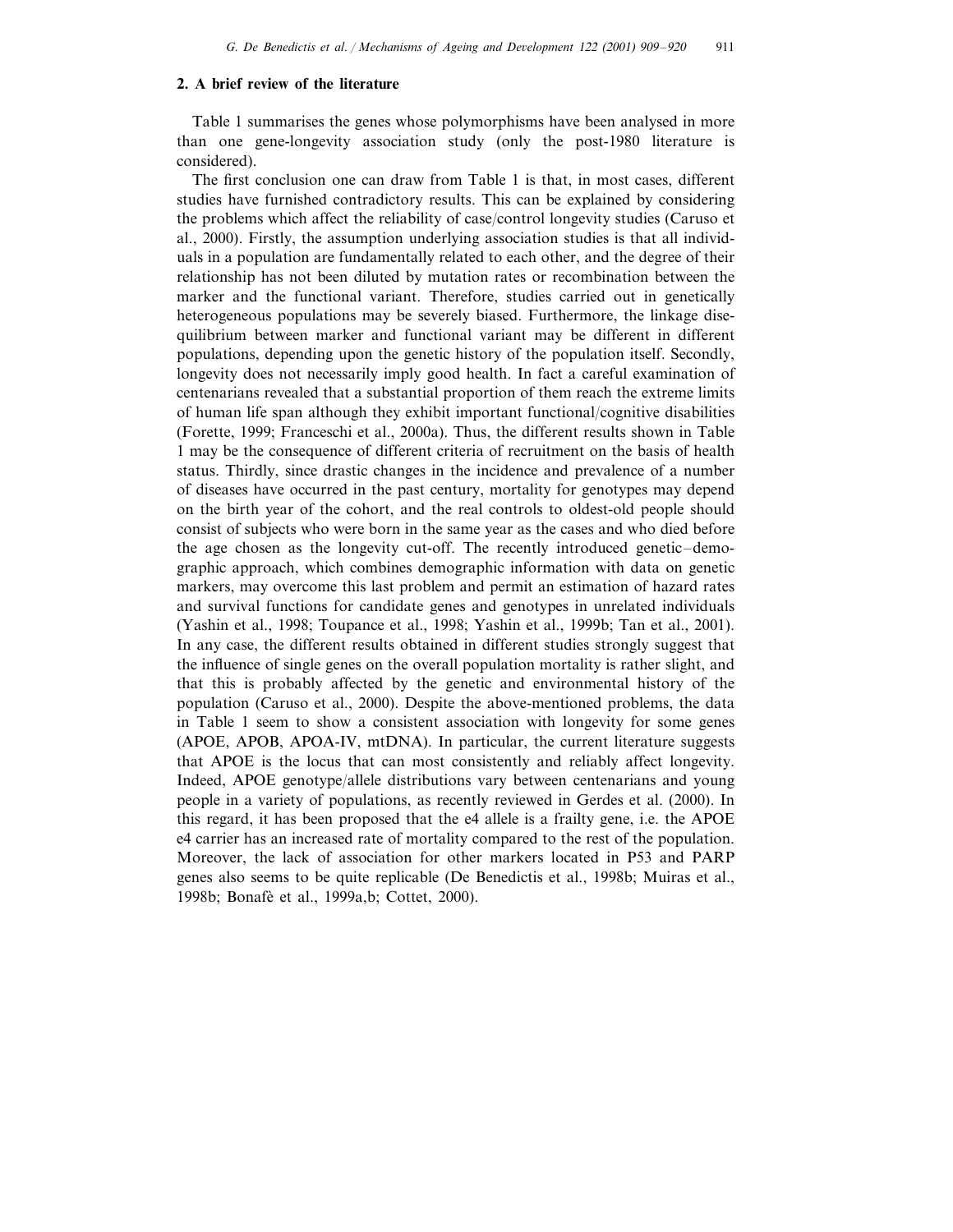| Table 1 |  |  |  |                                                                                                   |  |  |  |  |
|---------|--|--|--|---------------------------------------------------------------------------------------------------|--|--|--|--|
|         |  |  |  | Genes whose polymorphisms have been analysed in association with longevity in more than one study |  |  |  |  |

| Gene                        | Function                                            | Disease<br>associated                  | Longevity association                                                                                                                                                                                                                 |
|-----------------------------|-----------------------------------------------------|----------------------------------------|---------------------------------------------------------------------------------------------------------------------------------------------------------------------------------------------------------------------------------------|
| ApoE                        | Lipoprotein metabolism                              | AD, CVD                                | Yes (Louhija et al., 1994; Kervinen et al., 1994; Schachter et al.,<br>1994; Zhang et al., 1998; Gerdes et al., 2000)                                                                                                                 |
|                             | (apoprotein of HDL, VLDL)                           |                                        | No (Bader et al., 1998)                                                                                                                                                                                                               |
| ApoB                        | Cholesterol homeostasis<br>(sole apoprotein of LDL) | <b>CAD</b>                             | Yes (Kervinen et al., 1994; De Benedictis et al., 1997, 1998a)                                                                                                                                                                        |
| ApoA-IV                     | Lipoprotein metabolism (apoprotein of<br>HDL, VLDL) | AD?                                    | Yes (Merched et al., 1998; Pepe et al., 1998)                                                                                                                                                                                         |
| <b>ACE</b>                  | Angiotensin converting<br>Enzyme                    |                                        | MI, CI, AD, EH Yes (Schachter et al., 1994; Faure-Delaneff et al., 1998)<br>No (Bladbjerg et al., 1999; Heijmans et al., 1999a)                                                                                                       |
| CYP2D6,                     | Cytochrome P450 gene                                | PD?                                    | Yes (Bathum et al., 1998)                                                                                                                                                                                                             |
| CYP2C19                     | family                                              | cancer<br>susceptibility               | No (Agundez et al., 1997; Yamada et al., 1998; Muiras et al., 1998a)                                                                                                                                                                  |
| HLA class I<br>and class II | Immune response                                     | Immune disorders                       | Yes (Proust, 1982; Takata et al., 1987; Dorak et al., 1994; Ma et al.,<br>1997; Akisaka et al., 1997; Ivanova et al, 1998a; Ricci et al., 1998)<br>No (Izaks et al., 1997)                                                            |
| <b>P53</b>                  | Tumor suppressor gene                               | Cancer<br>susceptibility,<br>Apoptosis | No (Bonafè et al., 1999a,b)                                                                                                                                                                                                           |
| Factors V,                  | Blood coagulation and                               | MI.                                    | Yes (Mari et al., 1996; Mannucci et al., 1997)                                                                                                                                                                                        |
| VII, PAI-1                  | fibrinolysis proteins                               | thromboembolia                         | No (Bladbjerg et al., 1999; Heijmans et al., 1999a; Meiklejohn et al.,<br>2000)                                                                                                                                                       |
| Fibrinogen                  | Plasma coagulation factor                           | CAD                                    | Yes (Mari et al., 1996)<br>No (Mannucci et al., 1997; Bladbjerg et al., 1999)                                                                                                                                                         |
| Prothrombin                 | Blood coagulation and<br>prothrombin protein        | MI                                     | Yes (Mari et al., 1996)<br>No (Bladbjerg et al., 1999)                                                                                                                                                                                |
| <b>MTHFR</b>                | Homocysteine methylation                            | <b>CVD</b> Cancer<br>susceptibility?   | Yes (Faure-Delaneff et al., 1997; Matsushita et al., 1997; Kluijtmans<br>et al., 1999; Todesco et al., 1999)<br>No (Galinsky et al., 1997; Harmon et al., 1997; Brattstrom et al.,<br>1998; Bladbjerg et al., 1999; Rea et al., 2000) |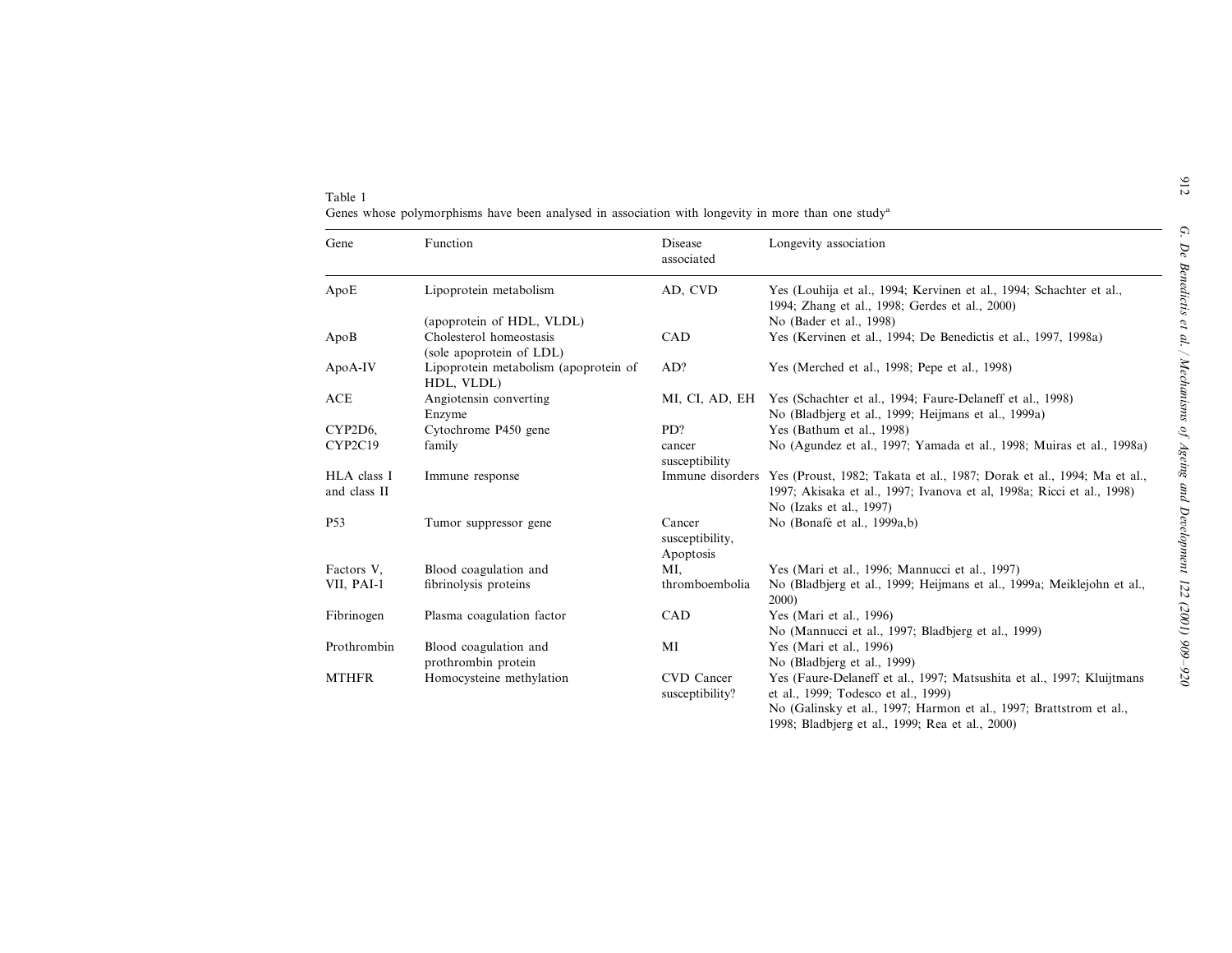Table 1 (*Continued*)

| Gene                        | Function                     | Disease<br>associated                                           | Longevity association                                                           |  |  |  |  |
|-----------------------------|------------------------------|-----------------------------------------------------------------|---------------------------------------------------------------------------------|--|--|--|--|
| Mitochondrial<br><b>DNA</b> | Oxidative<br>Phosphorylation | Mitochondrial<br>diseases.<br>CAD?, diabetes?,<br>$PD?$ . $AD?$ | Yes (Tanaka et al., 1998; Ivanova et al., 1998b; De Benedictis et al.,<br>1999) |  |  |  |  |
| <b>PARP</b>                 | DNA repair, apoptosis        | ???                                                             | No (De Benedictis et al., 1998b; Muiras et al., 1998b; Cottet, 2000)            |  |  |  |  |

a AD, Alzheimer's disease; CVD, Cardiovascular disease; CAD, Coronary artery disease; MI, Myocardial infarction; CI, Cerebral infarction; EH, Essential hypertension; PD, Parkinson disease.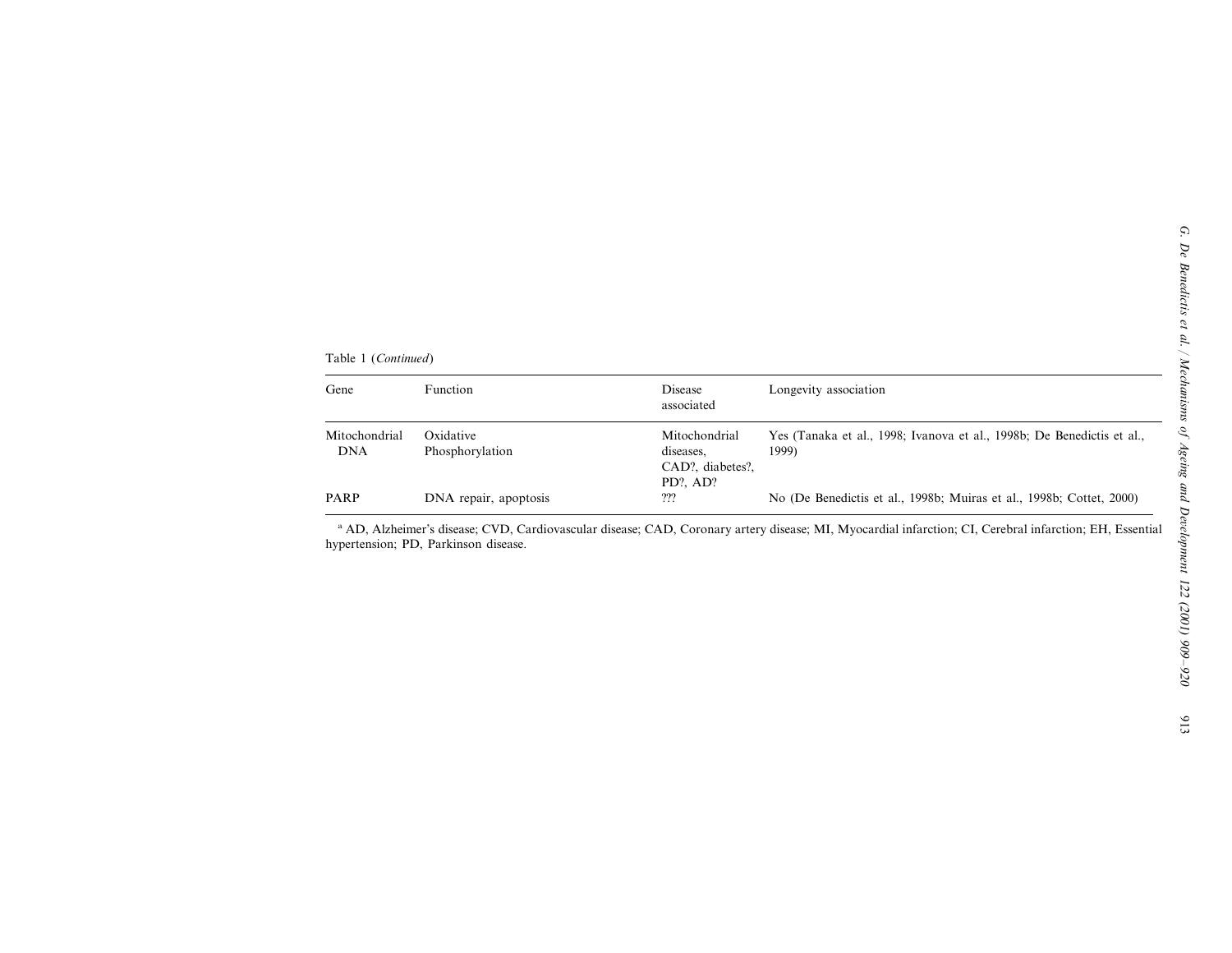Table 2 summarises the genes whose polymorphisms have been analysed in association with longevity in one study only.

Taking into account the contrasting findings within Table 1, both negative and positive results require caution. It is worth noting however that, while all the genes in Table 1 (except PARP) are known as potential risk factors in complex age-related diseases, three out of seven genes in Table 2 have been analysed only in regard to their biological role, without considering possible disease associations. Particularly intriguing are the roles played by TH and SOD2 genes, which were found to be associated with longevity although they are not associated with any known disease. TH encodes the rate-limiting enzyme for the synthesis of cathecolamines, which are aminoacid-derived molecules that act both as hormones (adrenalin) and neurotransmitters (dopamine and noradrenalin). The TH gene is therefore a master gene in the immune–neuro-endocrine system. Similarly crucial is the function of SOD2, which encodes the mitochondrial superoxide dismutase specifically responsible for reactive oxygen species (ROS) scavenging in mitochondria. It should be noted, however, that the same SOD2 data set was analysed using two different methodological approaches: the gene frequency method (De Benedictis et al., 1998b) and the relative risk method (Tan et al., 2001). Only the second approach, which is more sensitive, was able to reveal an allele-specific association with longevity. This new approach is based on the idea of combining data on genetic markers with demographic information. This allows for the evaluation and comparison not only of frequencies of selected alleles or genotypes but also of survival functions and mortality rates for groups of individuals carrying selected candidate

| Gene                                   | Function                              | <b>Disease</b><br>associated | Longevity association                |
|----------------------------------------|---------------------------------------|------------------------------|--------------------------------------|
| TPA (Tissue plasminogen)<br>Activator) | Fibrinolytic/thrombolytic<br>response | MI? Stroke                   | No (Bladbjerg et al.,<br>1999)       |
| AGT (Angiotensinogen)                  | Renin-angiotensin system              | EH, CVD,<br>CAD, CHD         | No (Bladbierg et al.,<br>1999)       |
| GP2b3a                                 | Blood coagulation                     | <b>CVD</b>                   | No (Bladbjerg et al.,<br>1999)       |
| TPO (Thyroid Peroxidase)               | Thyroid metabolism                    | ???                          | No (De Benedictis et al.,<br>1997)   |
| TH (Thyrosine)                         | Catecholamine                         | ???                          | Yes (De Benedictis et<br>al., 1998b) |
| Hydroxilase)                           | Synthesis                             |                              |                                      |
| SOD2 (Superoxide<br>dismutase 2)       | ROS scavenging.<br>apoptosis          | ???                          | Yes (Tan et al., $2001$ )            |
| WRN (Werner)                           | DNA helicase                          | Werner<br>syndrome           | No (Castro et al., 1999)             |

Table 2

A brief review of genes whose polymorphisms have been analysed in association with longevity in one study only<sup>a</sup>

<sup>a</sup> MI, Myocardial infarction; EH, Essential Hypertension; CVD, Cardio-vascular disease; CAD, Coronary artery disease; CHD, Coronary heart disease.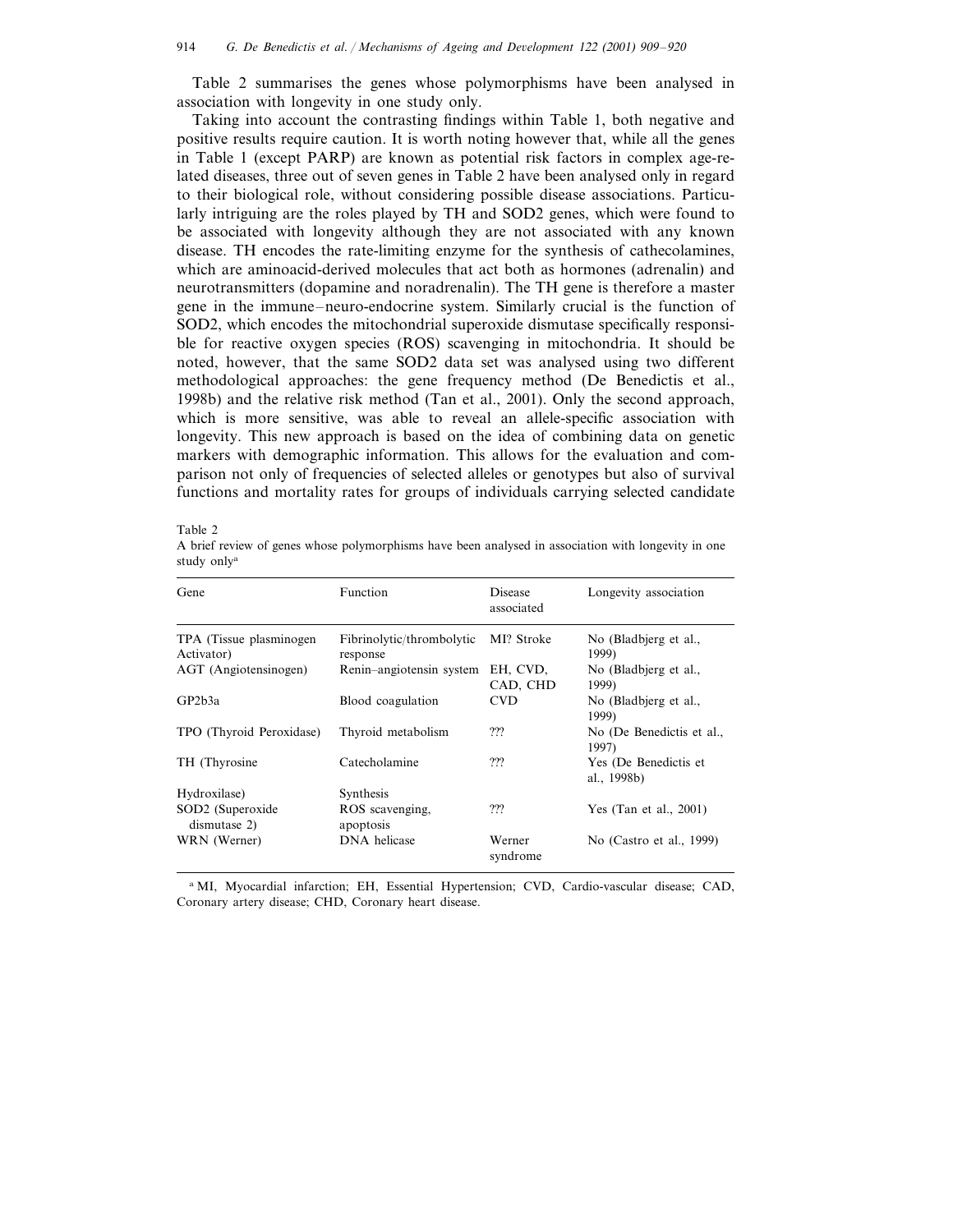genes or genotypes (Yashin et al., 1998). Several modifications of this method have been developed and applied to the analysis of data on genetic markers. They include parametric, semiparametric, non-parametric, and relative risk methods (Yashin et al., 1999b, 2000). In contrast to the Gene Frequency (GF) method, which assumes monotonous changes in genetic frequencies with age, this method can deal with non-monotone age-specific trajectories of the frequencies of a genotype. Such trajectories arise when mortality rates for groups of individuals carrying different genotypes intersect. The reasons for such an intersection and examples illustrating this phenomenon are discussed in Yashin et al. (1999b).

# **3. Do genetic risk factors affect longevity?**

How can the negative findings be explained for genes whose variants are well-recognised risk factors in age-related diseases? Insights on this point could be furnished by some recently published studies. Heijmans et al. (1999b, 2000) confirmed that the homozygosity for the Val-allele of the MTHFR gene is associated with increased mortality for male carriers, with consistent results from both cross-sectional and prospective studies. This can be largely explained by an increased risk of death due to cancer. However, polymorphisms at the ACE and PAI-1 loci, which are associated with an increased risk of cardiovascular disease, failed to show any influence on mortality since individual genes make only a minor contribution to the mortality of the general population (Bladbjerg et al., 1999; Heijmans et al., 1999a). In this situation, cross-sectional studies should be capable of revealing a gene/longevity association only for those genes whose variability contributes significantly to general mortality. The data in Table 1 shows that this contribution is controversial for some risk factors of specific age-related diseases. Stronger effects should be observed if the gene itself played a major, age-sensitive biological role. For example, the positive association found between APOB polymorphisms and longevity would not depend solely on the APOB/CAD association (Table 1) but also on the role played by Apolipoprotein B in cholesterol homeostasis, which in turn could exert pleiotropic effects in a number of pathophysiological situations (Goldstein et al., 1989). Likewise, the positive association between mitochondrial DNA (mtDNA) inherited variability and longevity would not refer to specific mtDNA-associated diseases but to the master role (oxidative phosphorylation) played by the mitochondrial genome in cell metabolism. Time-related stochastic events could deteriorate master functions, and different polymorphic variants of the related genes could have different capabilities of coping with such time-related stress factors. Therefore, a decrease or increase in specific gene variants in the genetic pool of the oldest-old (as compared to those of younger individuals) would mirror the capability of these variants to compensate time-related damages in crucial cell pathways. In line with this hypothesis are the positive findings at the TH and SOD2 loci, although these findings require further confirmation. In contrast, the negative result obtained for the PARP gene is rather disappointing (De Benedictis et al., 1998b; Muiras et al., 1998b). Indeed, PARP encodes a zinc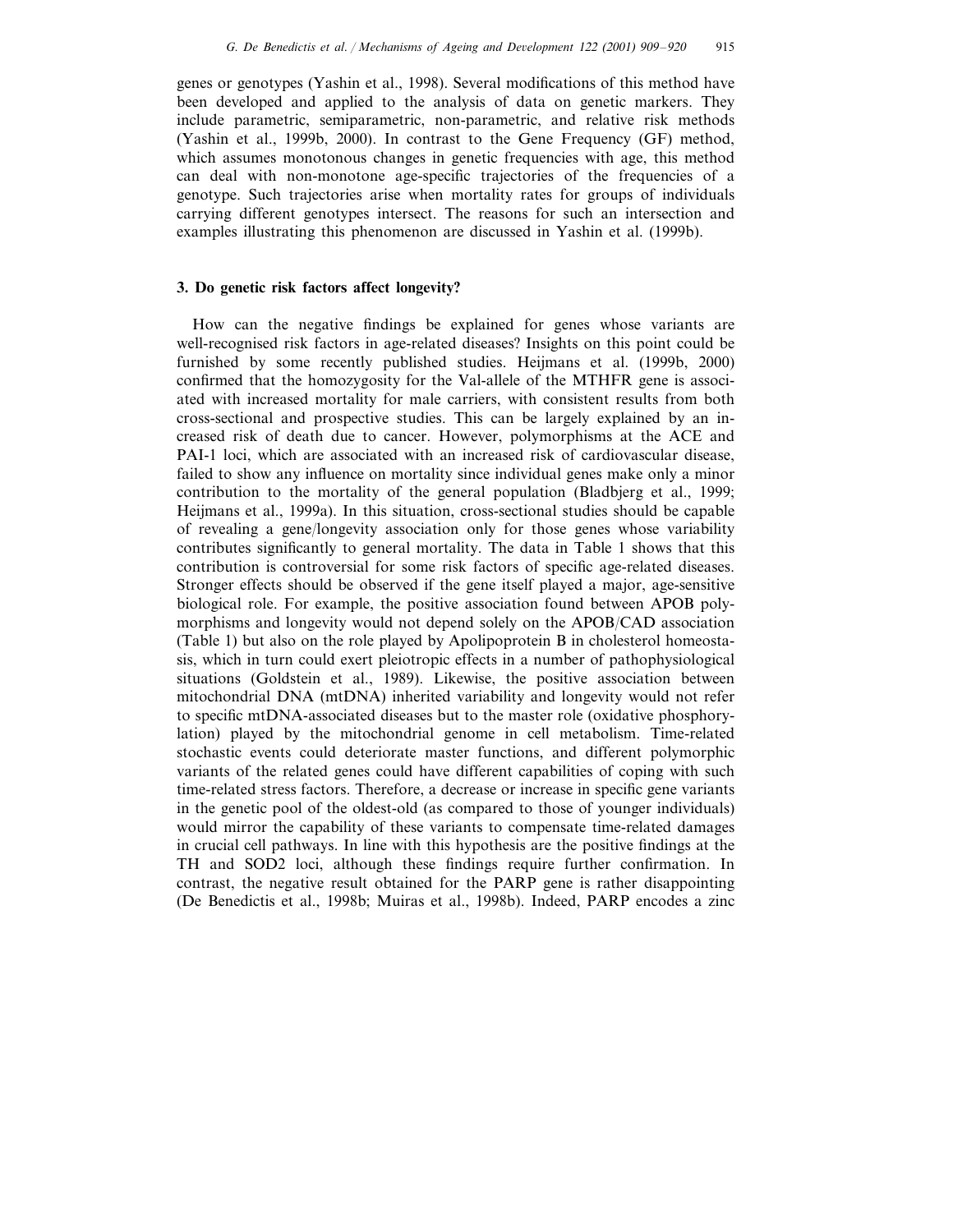finger nuclear enzyme which is strongly activated by DNA breaks and which promotes DNA repair (Satoh et al., 1992). It is to be expected that such a function is crucial in ageing since the time-related accumulation of somatic DNA damages requires an efficient DNA repair activity. What is more, a correlation between PARP gene expression and longevity in mammals is well established (Grube et al., 1994). The negative association between PARP variability and human longevity is not likely to depend on the lack of linkage disequilibrium between the markers used in the analysis, since other putative functional variants along the PARP gene have yielded similar negative results. In any case, these data reveal another difficulty in gene/longevity association studies, which is the choice of the markers. The ideal marker should have high Polymorphic Information Content (high PIC index) and provide information on a large part of the surrounding DNA region. Haplotypes, possibly including microsatellites and SNPs, seem to offer the best opportunity for this.

As one of the polygenic features of life span, some studies have reported the sex-dependent genetic influences on life span (Proust, 1982; Dorak et al., 1994; Ivanova et al, 1998a; De Benedictis et al., 1998b; Heijmans et al., 1999b). The gene–sex interaction suggests that the effect of a gene on a multifactorial trait depends on the physiological background in which the gene is expressed. If the age-related physiological scenario changes in males and females differently, the effects of a certain gene on disease or survival could vary between the sexes, which indicates that males and females may follow different trajectories toward extreme longevity (Franceschi et al., 2000a). More sophisticated statistical models aimed at detecting the gene–sex and gene–environment interactions are thus needed for genetic studies on longevity (Yashin et al., 2000; Tan et al., 2001).

On the whole, the data in Table 1 shows that gene polymorphisms, which are risk factors for severe diseases, either failed to reveal any association with longevity or they yielded completely unexpected results, such as the high incidence in centenarians of the D/D ACE genotype (Schachter et al., 1994; Faure-Delaneff et al., 1998) or the 4G/4G PAI-1 genotype (Mannucci et al., 1997). These findings may become more clear if they are viewed in the light of recent conceptualisations of human ageing and longevity (Franceschi et al, 2000b). Experimental data from model organisms (yeast, *C*. *elegans*, *Drosophila*) indicate that ageing and longevity are related, in a complex way, to the ability to cope with a variety of stressors. Vertebrates have developed a complex system, the immune–neuro-endocrine system, which modulates their ability to maintain an efficient network of highly integrated complex functions despite continuous, intrinsic and extrinsic disturbances, which consequences accumulate with time. From this perspective, many features of mammalian ageing could be considered to be the consequence of the long-term effects of chronic stress (Franceschi et al., 2000c). The capacity of the organism to recover from stress-induced modifications decreases in the elderly (Castellani et al., 1998). Furthermore, ageing exposes the organism to possible deleterious effects of stress-response molecules such as cathecolamines, which are highly toxic compounds probably responsible for the selective loss of dopaminergic neurons (Yang et al., 1999). In a heterogeneous population, such as human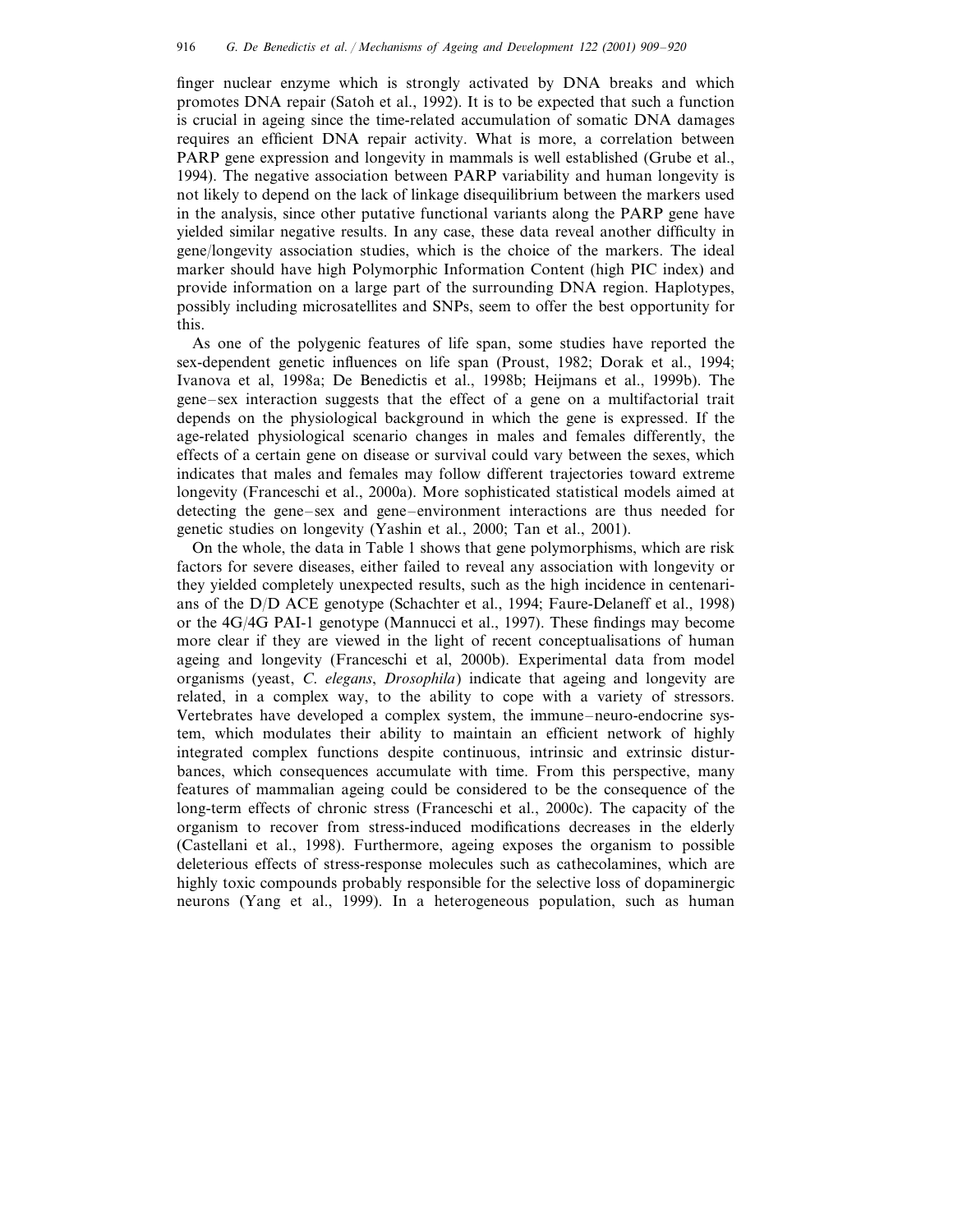population, the ability to maintain stress-response within a range compatible with good health might be age-dependent resembling dependence of survival function on age. Healthy centenarians (Franceschi et al., 2000a) may represent the extreme tail of such curve, which is formed by *the best adapted* individuals, who are able to remodel themselves continuously in the face of time-related challenges.

At any rate, studies both of model organisms and of healthy centenarians indicate the importance of an equilibrated capacity to cope with stress for attaining longevity. As a consequence, common genetic risk factors defined on the basis of specific diseases are probably not the key to longevity. Their effect on the mortality of the overall population is most likely to be negligible in comparison to the effect of master genes located at the knots of the ageing network. In light of these considerations, the next steps in human longevity research could be to search for stress-response genes that have been conserved by evolution. In any case, multidisciplinary approaches integrating demographic, genetic, biochemical, and clinical methods are needed to disentangle the complex network that controls ageing and longevity in higher organisms.

### **Acknowledgements**

This work was partly supported by the NIH/NIA grant 7PO1AG08761-09. The authors want to thank Dr Nadege Minois and Dr Jutta Gampe for valuable comments and suggestions. We are also grateful to Dr Karl Brehmer for help in preparing the paper.

#### **References**

- Agundez, J.A., et al., 1997. CYP2D6, NAT2 and CYP2E1 genetic polymorphisms in nonagenarians. Age Ageing 26, 147–151.
- Akisaka, M., et al., 1997. Molecular genetic studies on DNA polymorphism of the HLA class II genes associated with human longevity. Tissue Antigens 50 (5), 489–493.
- Bader, G., et al., 1998. Apolipoprotein E phenotype is not associated with longevity or disability in a sample of Italian octo-and nonagenarians. Gerontology 448, 293–299.
- Bathum, L., et al., 1998. Genotypes for the cytochrome P450 enzymes CYP2D6 and CYP2C19 in human longevity. Role of CYP2D6 and CYP2C19 in longevity. Eur. J. Clin. Pharmacol. 54, 427–430.
- Bladbjerg, E.M., et al., 1999. Longevity is independent of common variations in genes associated with cardiovascular risk. Thromb. Haemost. 82, 1100–1105.
- Bonafè, M., et al., 1999a. P53 variants predisposing to cancer are present in healthy centenarians. Am. J. Hum. Genet. 64, 292–295.
- Bonafè, M., et al., 1999b. P53 codon 72 polymorphism and longevity: additional data on centenarians from continental Italy and Sardinia. Am. J. Hum. Genet. 65, 1782–1785.
- Brattstrom, L., et al., 1998. A common methylenetetrahydrofolate reductase gene mutation and longevity. Atherosclerosis 141, 315–319.
- Carmelli, D., 1982. Intrapair comparisons of total life span in twins and pairs of sibs. Hum. Biol. 54, 525–537.

Caruso, C., et al., 2000. HLA, aging, and longevity: a critical reappraisal. Hum. Immunol. 61, 942–949.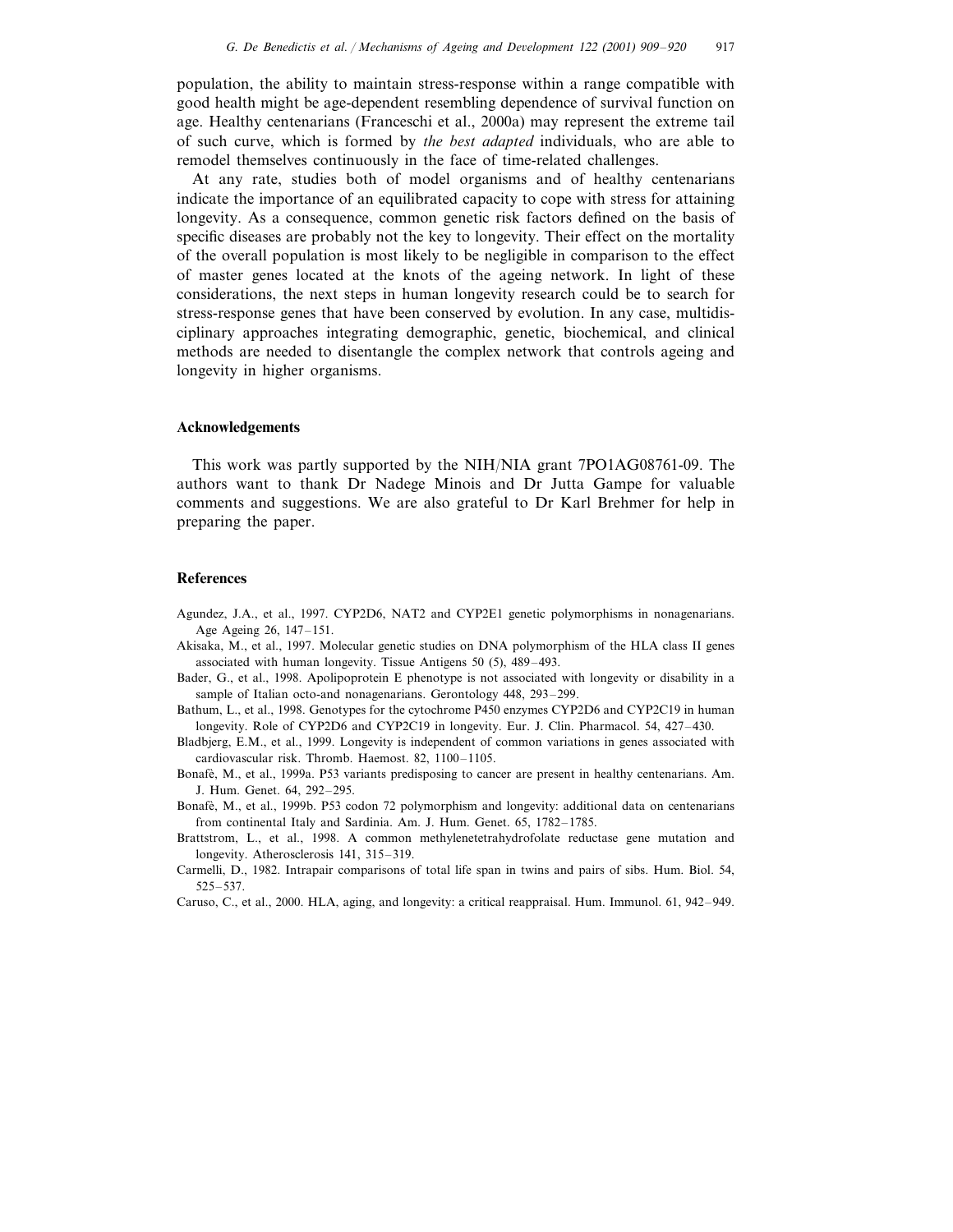- Castellani, S., et al., 1998. Excessive vasoconstriction after stress by the aging kidney: inadequate prostaglandin modulation of increased endothelin activity. J. Lab. Clin. Med. 132, 186–194.
- Castro, E., et al., 1999. Polymorphism at the Werner Locus: I. Newly Identified Polymorphisms, Ethnic Variability of 1637Cy/Arg, and its Stability in a Population of Finnish Centenarians. Am. J. Med. Genet. 82, 399–408.
- Cottet, F., 2000. New polymorphisms in the human poly(ADP-ribose) polymerase-1 coding sequence: lack of association with longevity or with increased cellular poly(ADP-ribosyl)ation capacity. J. Mol. Med. 78, 431–440.
- De Benedictis, G., et al., 1997. DNA multiallelic systems reveal gene/longevity associations not detected by diallelic systems: The APOB locus. Hum. Genet. 99, 312–318.
- De Benedictis, G., et al., 1998a. Age-related changes of the 3'APOB-VNTR genotype pool in ageing cohorts. Ann. Hum. Genet. 62, 115–122.
- De Benedictis, G., et al., 1998b. Gene/longevity association studies at four autosomal loci (REN, THO, PARP, SOD2). Eur. J. Hum. Genet. 6, 534–541.
- De Benedictis, G., et al., 1999. Mitochondrial DNA inherited variants are associated with successful aging and longevity in humans. FASEB J. 13, 1532–1536.
- Dorak, M.T., et al., 1994. Homozygous MHC genotypes and longevity. Hum. Hered. 44, 271–278.
- Faure-Delaneff, L., et al., 1997. Methylenetetrahydrofolate Reductase Thermolabile Variant and Human Longevity. Am. J. Hum. Genet. 60, 999–1001.
- Faure-Delaneff, L., et al., 1998. Plasma concentration, kinetic constant and gene polymorphism of angiotensin I- converting enzyme in centenarians. Clin. Chem. 44, 2083–2087.
- Forette, B., 1999. Are common risk factors relevant in the eldest old? In: Robine, JM, Franceschi, C, Forette, B, Allard, M. (Eds.), The Paradoxes of Longevity. Springer Verlag, Berlin, pp. 73–80.
- Franceschi, C., et al., 2000a. Do men and women follow different trajectories to reach extreme longevity? Italian Multicenter Study on Centenarians. Aging Clin. Exp. Res. 12, 77–84.
- Franceschi, C., et al., 2000b. The network and the remodeling theory of aging: historical background and new perspective. Exp. Gerontol. 35, 879–896.
- Franceschi, C., et al., 2000c. Inflamm-aging: An evolutionary perspective on immunosenescence. Ann. NY Acad. Sci. 908, 244–254.
- Galinsky, D., et al., 1997. Analysis of the apo E/apo C-I, angiotensin converting enzyme and methylenetetrahydrofolate reductase genes as candidates affecting human longevity. Atherosclerosis 129, 177–183.
- Gerdes, L.U., et al., 2000. Estimation of apolipoprotein E genotype-specific relative mortality risks fromthe distribution of genotypes in centenarians and middle-aged men:apolipoprotein E gene is a ''frailty gene'', not a ''longevity gene''. Genet. Epidemiol. 19, 202–210.
- Goldstein, J.L., et al., 1989. Familial hyper-cholesterolemia. In: Scriver, C.R., Blaudet, A.L., Sly, W.S., Valle, D. (Eds.), The Metabolic Basis of Inherited Disease, 6th ed. McGraw-Hill, New York, pp. 1215–1250.
- Grube, K., et al., 1994. Poly (ADP-ribose) polymerase activity in mononuclear leucocytes of 13 mammalian species correlates with species specific life span. Proc. Natl. Acad. Sci. USA 99, 11759–11763.
- Harmon, D.L., et al., 1997. MTHFR thermolabile genotype frequencies and longevity in northern Ireland. Atherosclerosis 131, 137–138.
- Harris, J., 1992. Age differences in genetic and environmental influences for health from the Swedish adoption/twin study of aging. J. Gerontol. Psycholog. Sci. 47, 213–220.
- Hayakawa, K., et al., 1992. Intrapair differences of phisical aging and longevity in identical twins. Acta Genet. Med. Gemellol. 41, 177–185.
- Heijmans, B.T., et al., 1999a. Angiotensin I-converting enzyme and plasminogen activator inhibitor-1 gene variants: risk of mortality and fatal cardiovascular disease in an elderly population-based cohort. J. Am. Coll. Cardiol. 34, 1176–1183.
- Heijmans, B.T., et al., 1999b. Mortality risk in men is associated with a common mutation in the methylene-tetrahydrofolate reductase gene (MTHFR). Eur. J. Hum. Genet. 7, 197–204.
- Heijmans, B.T., et al., 2000. Common gene variants, mortality and extreme longevity in humans. Exp. Gerontol. 35, 865–877.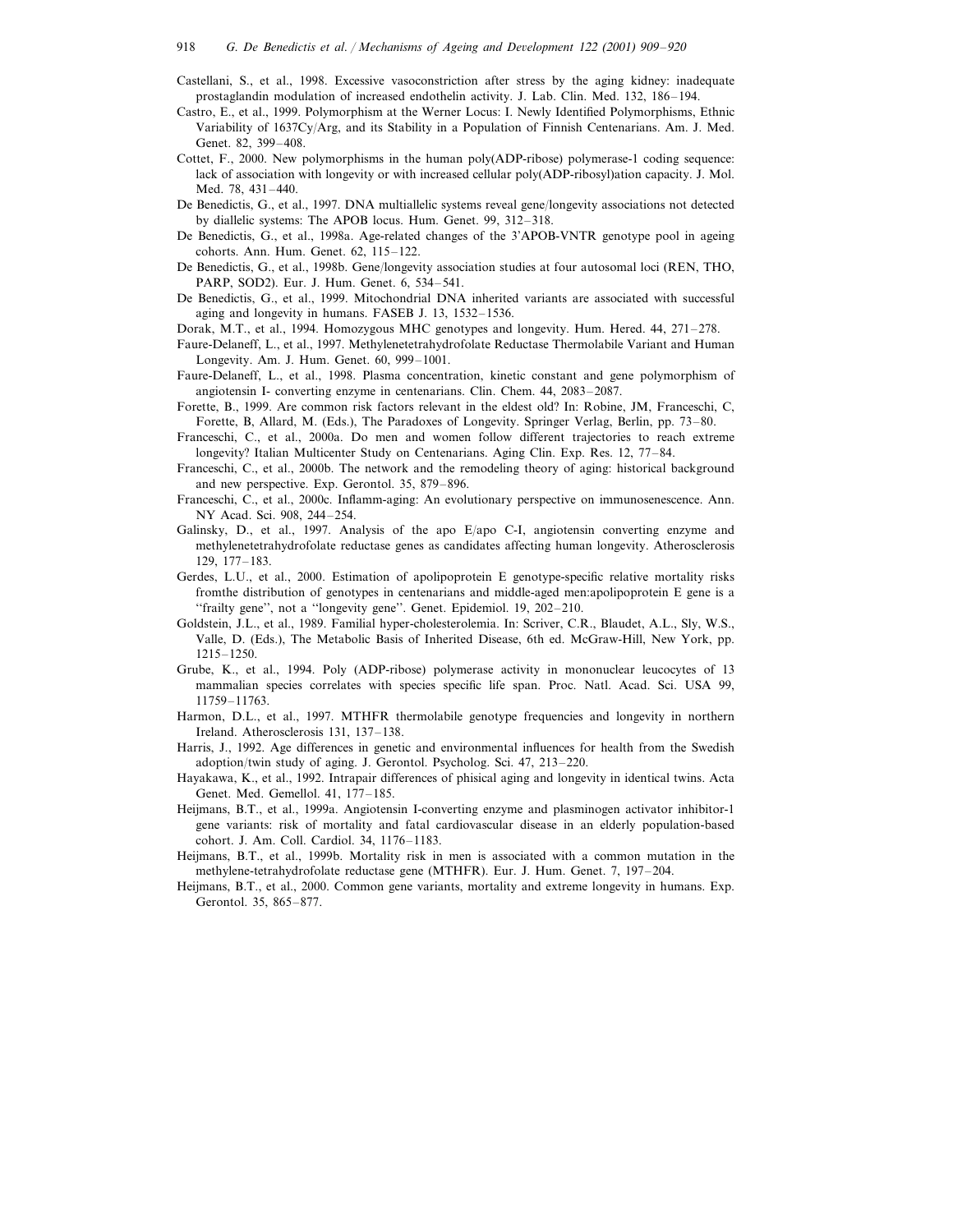- Herskind, A.M., et al., 1996. The heritability of human longevity, a population-based study of 2872 Danish twin pairs born 1870–1900. Hum. Genet. 97, 319–323.
- Ivanova, R., et al., 1998a. HLA-DR alleles display sex-dependent effects on survival and discriminate between individual and familial longevity. Hum. Mol. Genet. 7, 187–194.
- Ivanova, R., et al., 1998b. Mitochondrial genotype associated with French Caucasian centenarians. Gerontology 44, 349.
- Izaks, G.J., et al., 1997. The association between human leucocyte antigens (HLA) and mortality in community residents aged 85 and older. J. Am. Geriatr. Soc. 45, 56–60.
- Kervinen, K., et al., 1994. Apolipoprotein E and B polymorphisms-longevity factors assessed in nonagenarians. Atherosclerosis 105, 89–95.
- Kluijtmans, L.A., et al., 1999. Reduced frequency of the thermolabile methylenetetrahydrofolate reductase genotype in the elderly. Atherosclerosis 146, 395–397.
- Louhija, J., et al., 1994. Ageing and genetic variation of plasma apolipoproteins. Relative loss of the apolipoprotein E phanotype in centenarians. Arterioscler. Thromb. Vasc. Biol. 14, 1084–1089.
- Luciani, F. et al. 2001. A stochastic model for  $CD8 + T$  cell dynamics in human immunosenescence: implication for survival and longevity. J. Theoret. Biol., in press.
- Ma, X.Y., et al., 1997. HLA and longevity or aging among Shanghai Chinese. Mech. Ageing Dev. 94, 191–198.
- Mannucci, P.M., et al., 1997. Gene polymorphisms predicting high plasma levels of coagulation and fibrinolysis proteins: A study in centenarians. Arterioscler. Thromb. Vasc. Biol. 17, 755–759.
- Mari, D., et al., 1996. Mutant factor V (Arg506Gln) in healthy centenarians. Lancet 347, 1044.
- Matsushita, S., et al., 1997. The frequency of the methylenetetrahydrofolate reductase-gene mutation varies wth age in the normal population. Am. J. Hum. Genet. 61, 1459–1460.
- McGue, M., et al., 1993. Longevity is moderately heritable in a sample of Danish twins born 1870–1880. J. Gerontol. 48, B237–B244.
- Meiklejohn, D.J., et al., 2000. The contribution of factor VII gene polymorphisms to longevity in Scottish nonagenarians. Thromb. Haemost. 83, 519.
- Merched, A., et al., 1998. Apolipoprotein AIV codon 360 mutation increases with human aging and is not associated with Alzheimer's disease. Neurosci. Lett. 242, 117–119.
- Muiras, M.L., et al., 1998a. Lack of association between human longevity and genetic polymorphsims in drug-metabolizing enzymes at the NAT2, GSTM1 and CYP2D6 loci. Hum. Genet. 102, 526–532.
- Muiras, M.L., et al., 1998b. Increased poly(ADP-ribose) polymerase activity in lymphoblastoid cell lines fromcentenarians. J. Mol. Med. 76, 346–354.
- Pepe, G., et al., 1998. In search of a biological pattern for human longevity: impact of apo A-IV genetic polymorphisms on lipoproteins and the hyper-Lp(a) in centenarians. Atherosclerosis 137, 407–417.
- Proust, J., 1982. HLA and longevity. Tissue Antigens 19, 68–73.
- Rea, I.M., et al., 2000. Community living nonagenarians in northern Ireland have lower plasma homocysteine but similar methylenetetrahydrofolate reductase thermolabile genotype prevalence compared to 70–89-year-old subjects. Atherosclerosis 149, 207–214.
- Ricci, G., et al., 1998. Association between longevity and allelic forms of human leukocyte antigens (HLA): population study of aged Italian human subjects. Arch. Immunol. Ther. Exp. (Warsz) 46,  $31 - 34$ .

Satoh, M.S., et al., 1992. Role of poly (ADP-ribose) formation in DNA repair. Nature 356, 356–358.

- Schachter, F., et al., 1994. Genetic associations with human longevity at the APOE and ACE loci. Nature Genet. 6, 29–32.
- Takata, H., et al., 1987. Influence of major histocompatibility complex region genes on human longevity among Okinawan-Japanese centenarians and nonagenarians. Lancet 2 (8563), 824–826.
- Tan, Q. et al. (2001). Measuring the genetic influence in modulating human life span: Gene-environment and gene-sex interactions. Biogerontology 2 (3), in press.
- Tanaka, M., et al., 1998. Mitochondrial genotype associated with longevity. Lancet 351, 185–186.
- Todesco, L., et al., 1999. Methylenetetrahydrofolate reductase polymorphism, plasma homocysteine and age. Eur. Clin. Invest. 29, 1003–1009.
- Toupance, B., et al., 1998. A model for antagonistic pleiotropic gene action for mortality and advanced age. Am. J. Hum. Genet. 62, 1525–1534.